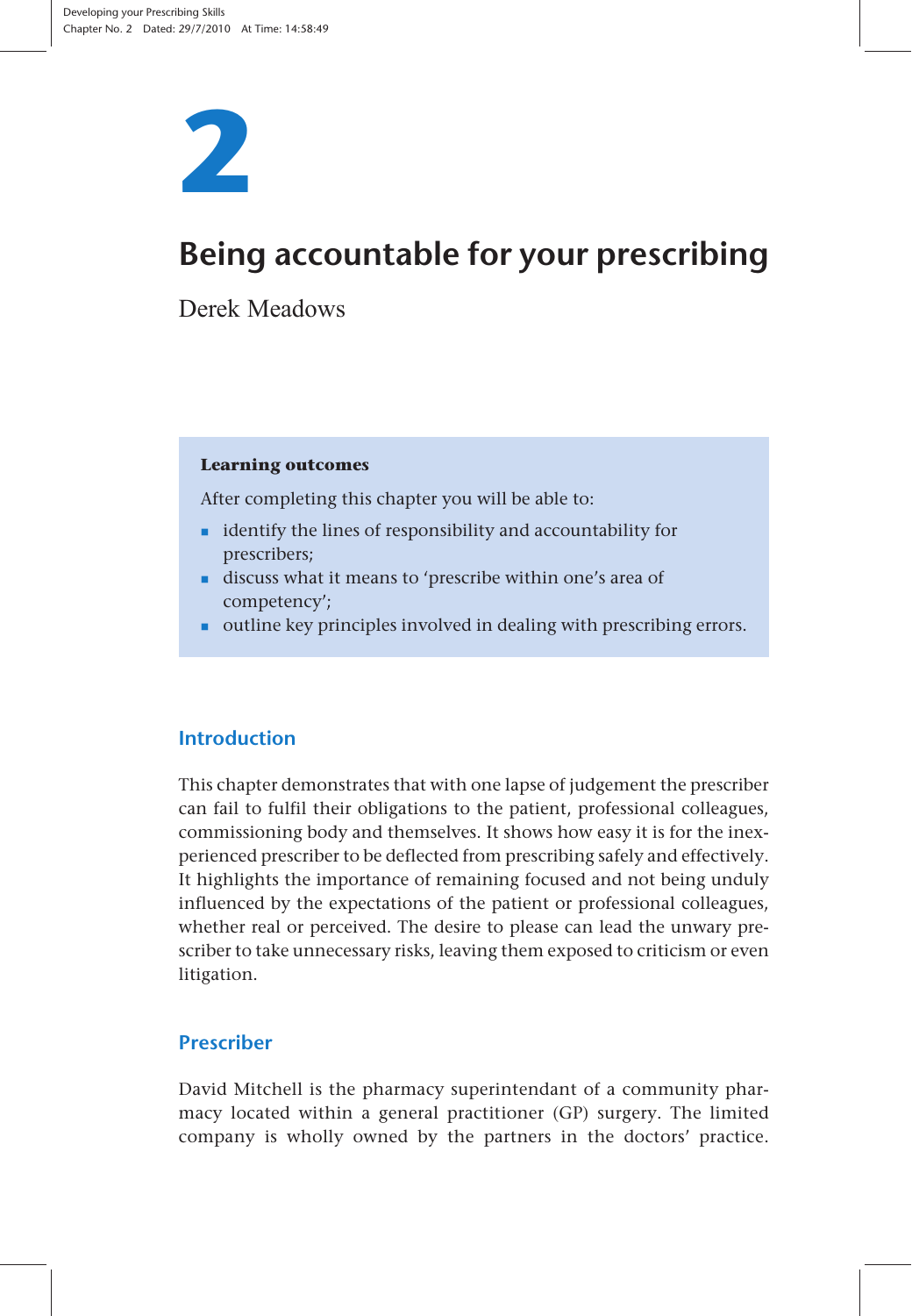David is responsible for all the professional, ethical, legal and commercial aspects of the business and enjoys a large degree of autonomy in his day-to-day activity. He has recently sought to expand his personal competencies by qualifying as an independent pharmacist prescriber specialising in anticoagulation.

David uses his expertise by running an anticoagulant clinic three afternoons a week at the practice. This is run as a locally enhanced service for the Primary Care Organisation (PCO). There is currently a drive to move this service from secondary care to primary care as demand increases with an ageing population and the desire to make the service more accessible to patients ([Department of Health, 2008](#page-13-0)). David has full access to the GPs' patient records.

## Patient background

Graham Rogers is a 53-year-old male self-employed entrepreneur. He lives with his wife and teenage daughter on a smallholding which he purchased for the stabling. His family are keen on horses, and domestic life centres around their hobby. Graham has just purchased a new company installing CCTV cameras. Life at the moment is pretty stressful. He has two ways of winding down at the end of the day. The first is to grab a fork and wheelbarrow and attend to mucking out the stables. This is his only exercise which, like everything else in his life, he does at full speed. Having spent an hour labouring he relaxes with a meal, washed down with a whole bottle of red wine (his second wind-down technique).

Recently he has noticed that he does not have the energy he used to have and has to pace himself to get through his evening's physical work. He will often fall asleep on the sofa when watching the television. He has been on medication for hypertension for two years now and occasionally has to see his GP for treatment for gout, which in his view is a minor inconvenience compared to the benefits he considers he gets from his evening drink.

Taking advantage of his private medical cover Graham arranges for a private health check-up at a time of his convenience to see if he can get to the bottom of his lack of stamina. The results indicate that he has persistent atrial fibrillation.

The diagnosis is reported back to the patient's GP, who in turn sends Graham to see David to arrange anticoagulation with warfarin. He simultaneously refers him to the cardiologist at the hospital for further investigation.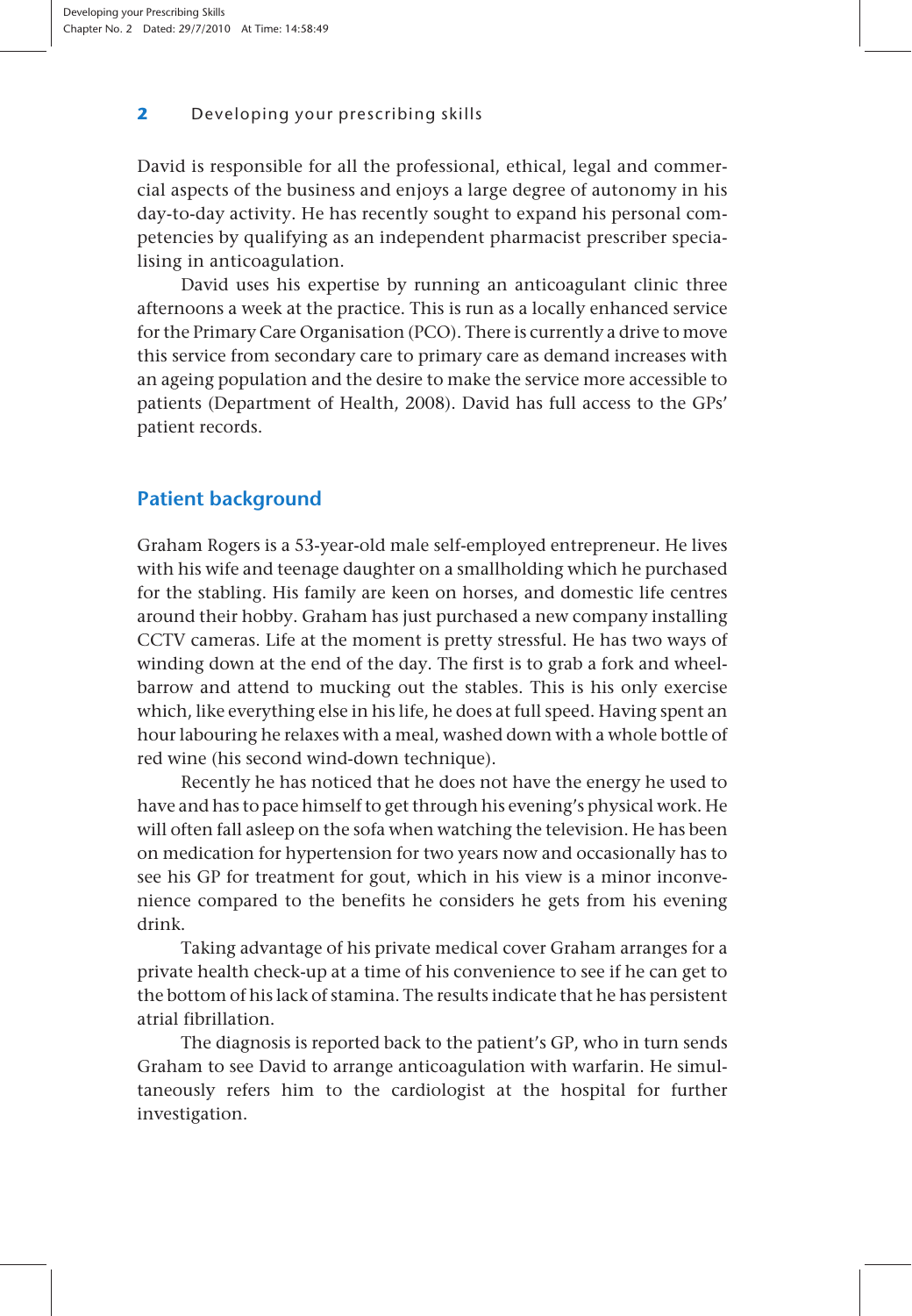#### Summary sheet with background information

Name: Graham Rogers DOB: 29/5/fifty-three years ago Occupation: Self-employed business entrepreneur

#### Past medical history

Chicken pox aged 5 years Immunisation status – all available childhood vaccinations had at the appropriate age Hep A and B and tetanus vaccinations two years ago Hypertension diagnosed two years ago Gout diagnosed 18 months ago

#### Current medication (last dispensed three weeks ago)

Aspirin 75 mg one in the morning Atenolol 50 mg one in the morning Nifedipine XL 30 mg one morning and night

Disease monitoring (carried out at private health check one week ago)

BMI: 27 Blood pressure: 157/90 mmHg Pulse: irregularly irregular, rate 170 bpm ECG: Shows P wave replaced by rapid oscillations of varying size, shape and timing Thyroid, liver function test, U&Es, full blood count, cholesterol – normal Random blood sugar: 7.9 mmol/L

#### Social history

Married with teenage daughter Smokes 15 cigarettes per day Alcohol: ++ Physical activity: mucks out horses every day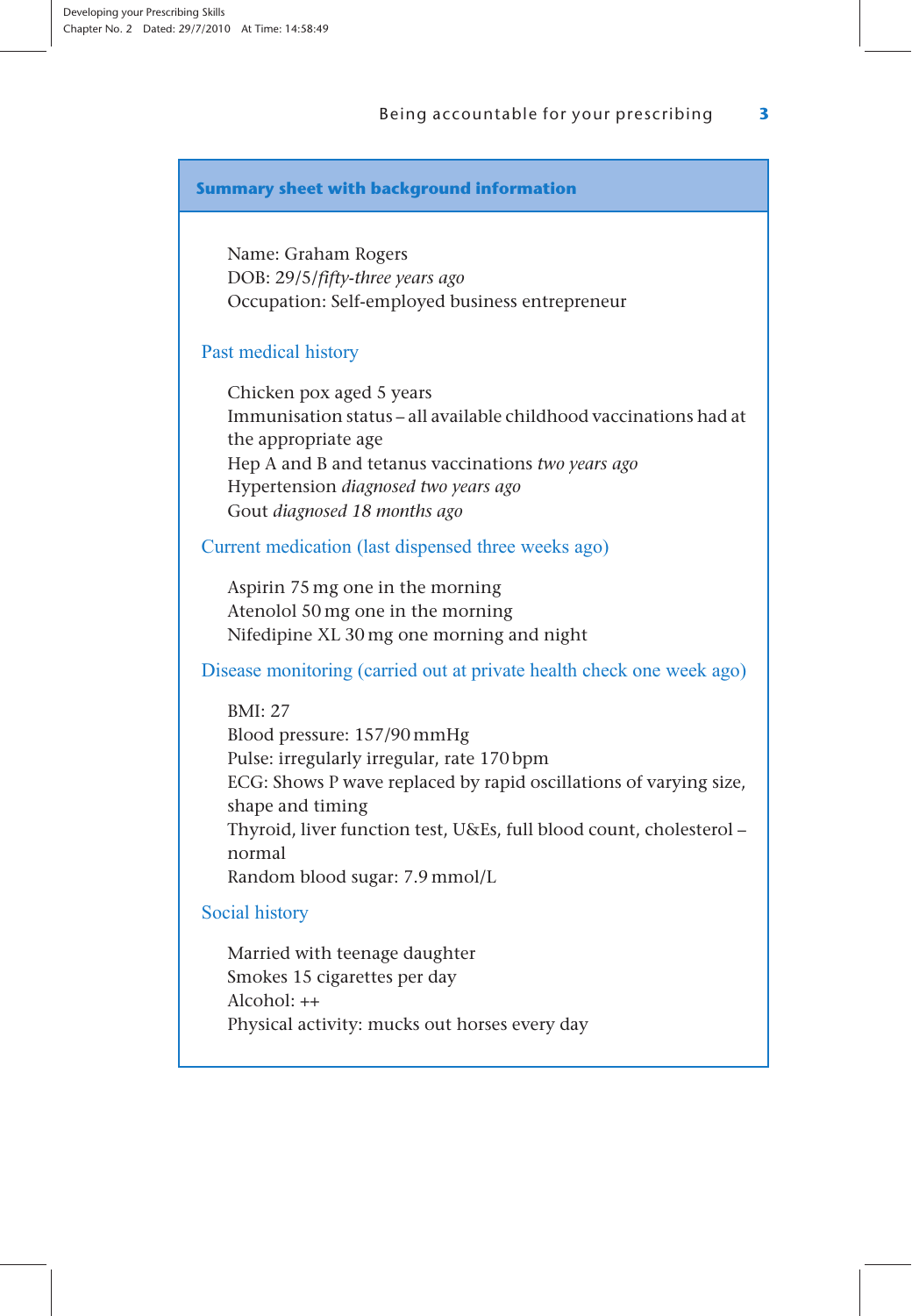## **Scenario**

Because of his work commitments, the first time Graham can keep an appointment is Friday 3 March in the afternoon. As he enters the room it is apparent that he is both apprehensive and very low in mood.

I've been told I've got to go on warfarin. I know that thins the blood, my doctor told me, so that means I'll be even more tired now! And don't you start nagging me about not taking my blood pressure pills, I get enough of that from my wife and I've just had an earful from the doctor.

He then adds, 'Can I still go paintballing with my mates on Saturday?' As part of the comprehensive patient history, David discovers that Graham has uncontrolled hypertension, poor compliance and a high alcohol intake, all increased risk factors for unwanted bleeding in patients taking warfarin. David is not convinced of the benefits of anticoagulation compared to the risks of a potential major bleed. He attempts to contact Graham's doctor to discuss the case, but the GP is not available until Monday. David decides to postpone starting anticoagulation until after the weekend. He recognises that this could result in a week's delay to starting therapy, as Graham is working until the following Friday. However David discusses this with Graham, who seems unconcerned.

On Monday 6 March, David contacts the GP who is not at all supportive of his actions. The GP points out that National Institute for Health and Clinical Excellence (NICE) guidelines make it quite clear that anticoagulation with warfarin is indicated and that by delaying the start of therapy David has put the patient at risk of stroke unnecessarily for a week. David is now concerned that lack of experience has led him to make a poor clinical decision. He is also mindful of his need to maintain credibility with the doctors' practice both personally and professionally. In an attempt to bring forward the anticoagulation, David telephones the patient. However Graham still cannot commit to the appointments needed for a conventional loading regimen, which would require him to attend the pharmacy over a period of at least two weeks.

David, now feeling under pressure, negotiates with Graham a fastloading scheme usually used in hospital known as Fennerty. In this regime, the patient is given 10 mg of warfarin each day with daily INR (International Normalised Ratio) checks. The dose is reduced as soon as the patient's INR climbs towards the therapeutic target of 2.5, usually by day 3 (Baglin, 2005). (A variation of 0.5 either side of this target is considered satisfactory.) Graham likes the 'get stuck in approach', as he calls it,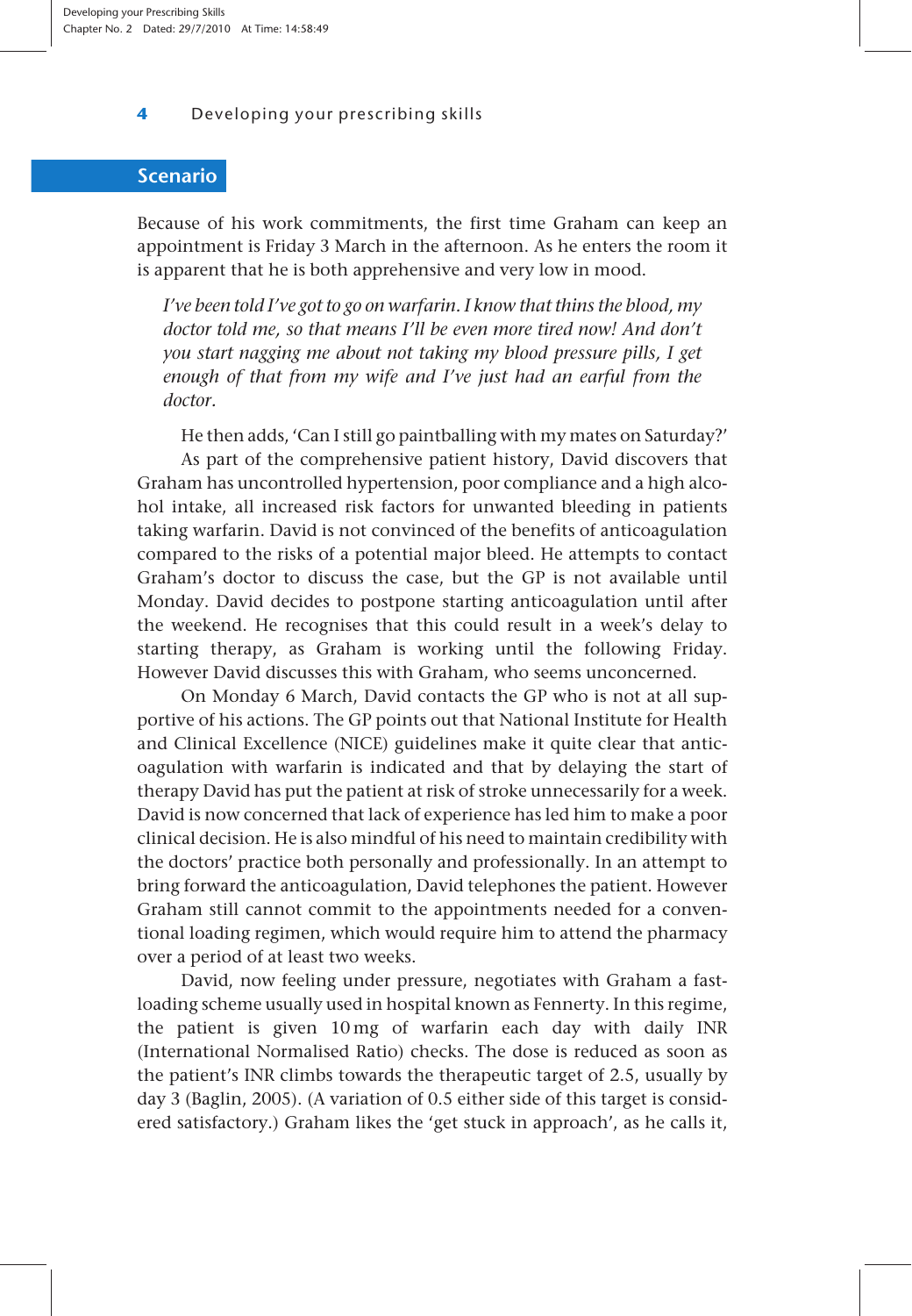and agrees to call in at 9am sharp to start the regimen before he begins work. However, the first day he can make is Wednesday 8 March. David completes Graham's treatment record card recording the dose of warfarin prescribed. He also gives Graham the National Patient Safety Agency (NPSA) yellow information booklet on anticoagulation ([NPSA, 2007\)](#page-13-0), which Graham agrees to read 'when he gets a minute'.

Wednesday arrives and, to David's relief, Graham attends for his appointment. His INR is recorded as 1.1 and David instructs him to take 10 mg of warfarin at 6pm. On Thursday morning, his INR has not changed. David instructs Graham to take another 10 mg that evening. David believes that by Friday morning Graham's INR will be moving rapidly towards the therapeutic target and the time he can tell him to markedly reduce his dose.

Graham fails to keep his Friday morning appointment and upon contacting his office David is dismayed to be told that Graham has left the country for business and will not be returning until the evening of Sunday 12 March.

On Monday 13 March, Graham appears at the pharmacy at 9.00am, pleased with himself for having landed a lucrative business deal. He tells David not to worry. He just carried on taking the 10 mg each day at 6pm. Apart from some bleeding gums and a rather large bruise on his arm, where he must have banged it on something, he feels fine. When David takes Graham's INR, it has climbed to 8.0. Recognising that the patient is now at major risk of a bleed, David instructs Graham to stop the warfarin. David explains to Graham the risk he is now under, informs the GP and arranges for a venous sample to confirm the reading. Point-of-care testing may be inaccurate at this level and the patient's INR may be well in excess of this number. The British National Formulary (BNF) recommends stopping the warfarin and restarting when the INR falls below 5, provided there is no, or only minor, bleeding [\(Joint Formulary](#page-13-0) [Committee, 2010](#page-13-0)).

Graham finally starts to appreciate the seriousness of the situation and agrees to keep all his future appointments as a priority. After 3 days, with daily INR checks, the level has dropped to 4.7. David gradually reintroduces the warfarin at a daily maintenance dose of 2 mg. David and Graham both recognise that they have had a narrow escape.

David's problems are not yet over. The laboratory results indicated an INR of 8.5. His Primary Care Organisation (PCO) require all critical incidents with warfarin to be reported to them directly and the local enhanced service (LES) which is part of his contract to provide this service for the PCO instructs that vitamin K as an antidote should be given orally to all patients with an INR of 8 or above without waiting for the results of the venous test.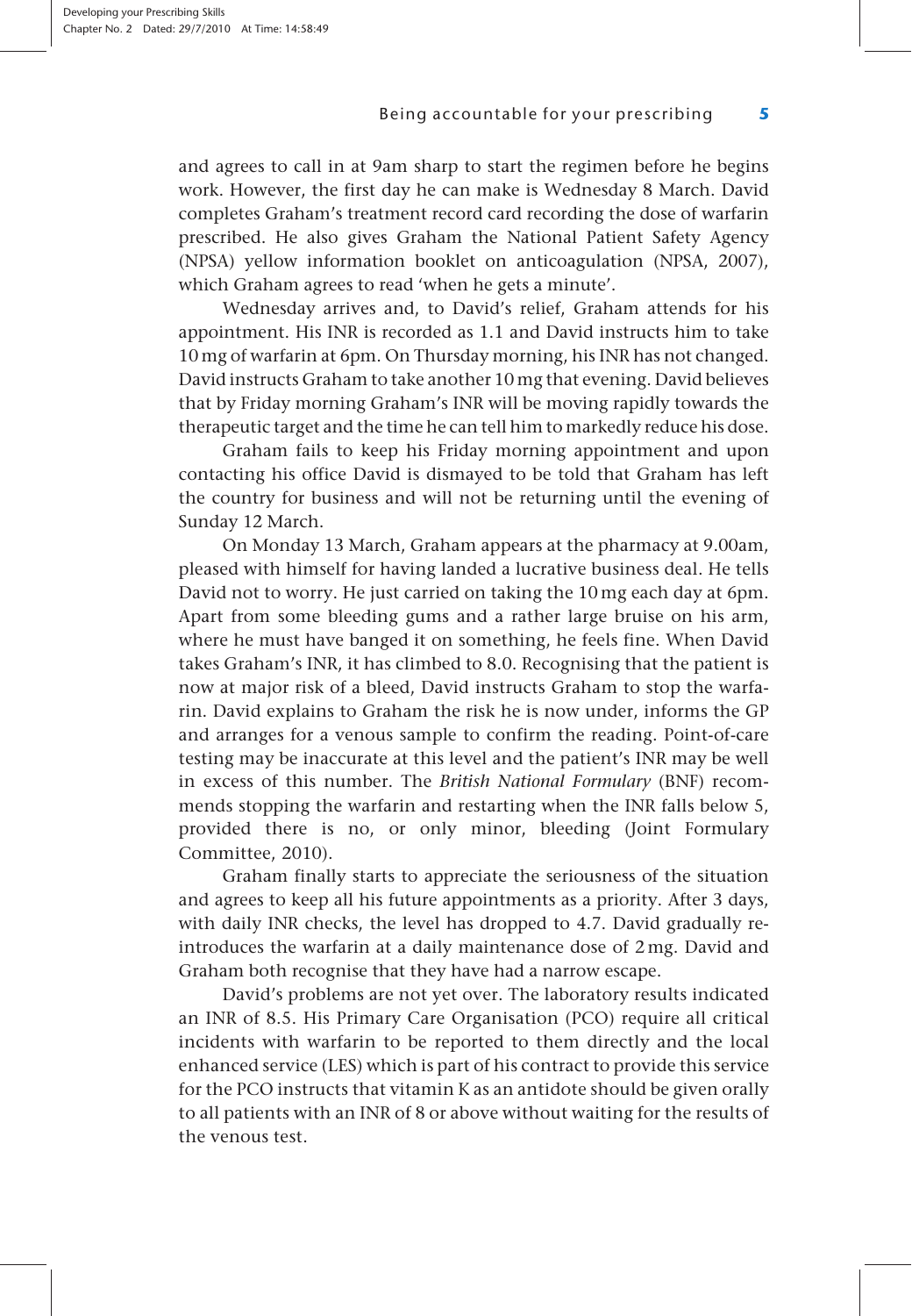## Reflective questions

- 1 To whom is David is responsible as a prescriber?
- 2 At what point in this patient's journey does David become responsible and therefore accountable for Graham's treatment? What considerations should David have taken into account before he prescribed for Graham?
- **3** What responsibility does David have to himself in this situation?
- 4 David has experienced a 'near miss' situation in his prescribing. What factors contributed to the error? How should David communicate this incident to the patient and other prescribers? What records does he need to keep? Is there anyone else that David needs to inform about what has happened? How can David reduce the risk of this kind of situation happening again?
- **Q1** To whom is David is responsible as a prescriber?

While David's overriding responsibility must be for the well-being of his patient, it is apparent from the above scenario that the actions taken by a prescriber have far wider implications. In the example above, David's actions have additionally impacted on the patient's GP, upon secondary care laboratory resources and have put him at odds with the advice of the haematologist. He has breached his terms of service with the PCO under the LES. If the patient had come to significant harm, the publicity could have discredited the programme to move the service out into the community. He could potentially have bought his profession into disrepute, as well as damaging his own reputation as prescriber and pharmacist. As an independent prescriber, David is professionally accountable for his prescribing decisions ([Royal Pharmaceutical Society Great Britain, 2007\)](#page-13-0). He must make his own clinical assessment of the patient, establish his own diagnosis and formulate a plan for the clinical management of the patient. While he cannot delegate these responsibilities to another person, his employer has vicarious liability for his actions.

David breached one of the fundamental principles of prescribing, in that he prescribed outside his competency. He did not really understand the reason why Fennerty is only used in hospitalised patients where monitoring can be assured. His pharmacological knowledge of the medicine he was prescribing was woefully lacking. He failed to make a proper risk assessment of his initial decision to delay prescribing where the NICE indicates that prescribing an anticoagulant is appropriate. He was clearly acting outside his level of experience.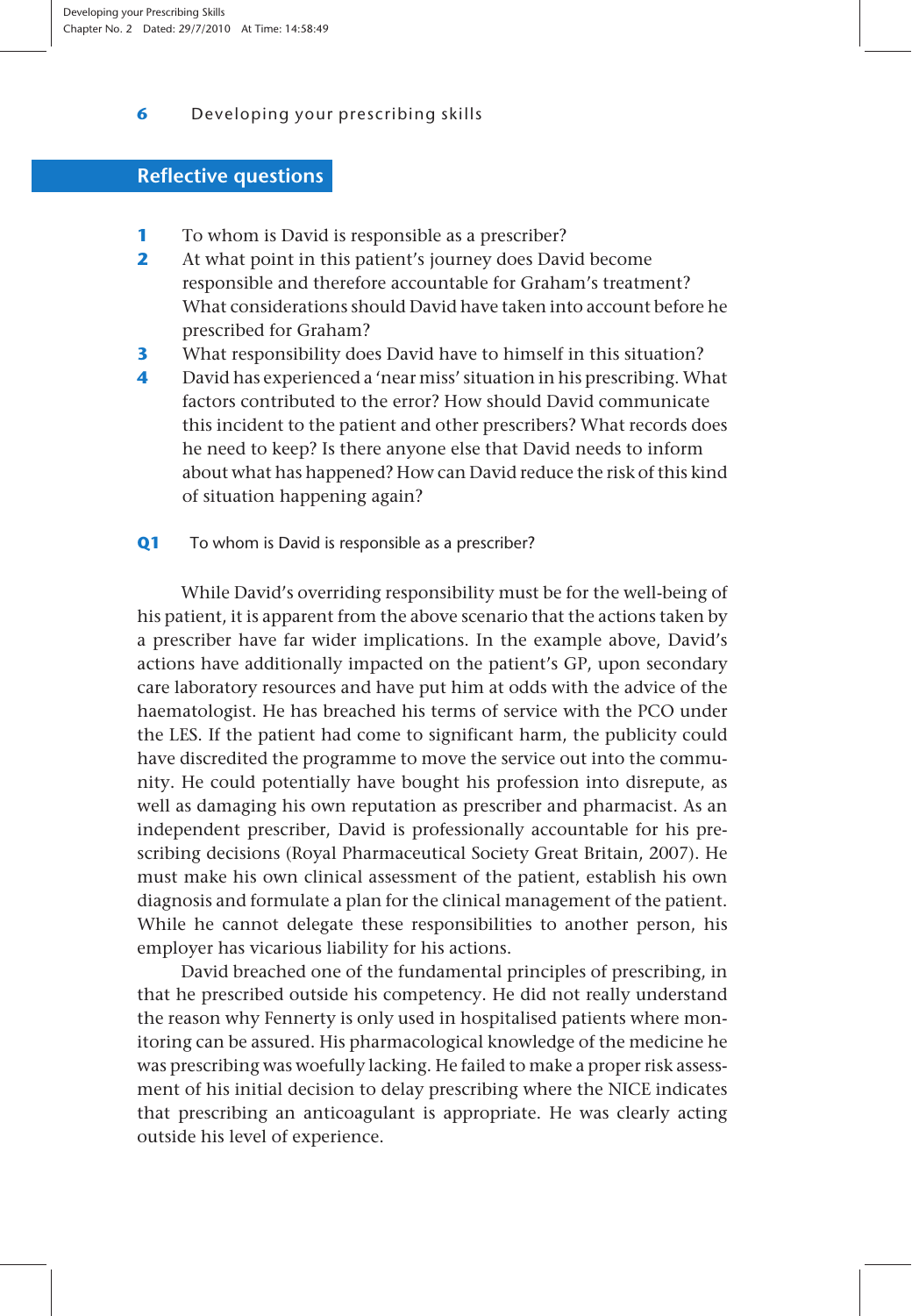The Medicines Act 1968 was introduced by the Department of Health and Social Security following a review of legislation relating to medicines prompted by the thalidomide tragedy in the 1960s. It governs the manufacture and supply of medicines and divides them into three categories, Prescription Only Medicines (POM), Pharmacy Only Medicines (P) available for sale only through registered pharmacies and General Sales List (GSL) medicines, which can be purchased through non-pharmacy outlets. In 1999 the Supply and Administration of Medicines report ([Department of](#page-13-0) [Health, 1999\)](#page-13-0) (the 'Crown report' – named after its author June Crown and not the Crown as in government) recommended that prescribing of POMs be extended under a supplementary role to professions other than doctors. These so called 'non-medical prescribers' initially included nurses and pharmacists. Section 63 of the Health and Social Care Act 2001 allowed the designation of new categories of prescriber, and set conditions for their prescribing. Amendments to the Prescription Only Medicines Order and changes to NHS regulations to allow the introduction of supplementary prescribing were laid before Parliament on 14 March 2003 and came into force on 4 April 2003. In May 2006, independent prescribing for both nurses and pharmacists was introduced. This expanded the ability to prescribe for any medical condition, but only within the individual's competency. In the above case study, David prescribed outside his competency and has therefore opened up the possibility of prosecution under criminal law. David is also vulnerable to prosecution under civil law by the patient for any consequences arising from his poor prescribing.

As a prescriber, David is subject to both criminal and civil law. Criminal law is the means by which the government identifies and criminalizes behaviour that is considered wrong, damaging to individuals or to society as a whole or is otherwise unacceptable. It is enforced through the criminal justice system. This is the mechanism by which action is taken to deal with those suspected of committing offences and judgment is determined in the criminal courts. Civil law is enforced by private parties.

Prescribers need evidence that they maintain competency, in order to demonstrate that they have acted/continue to act as a professional, using the latest available evidence. Vicarious liability with the employer and personal insurance are essential for all prescribers. David's contract of employment and job description must cover the area in which he is working and should include prescribing as a named activity. The PCO will also have laid down service level agreements and specific competencies for each area of practice.

David has a responsibility for the security of prescriptions. He must record the first and last prescription pad number for each session, in case a prescription pad should go astray. Recording directly onto the surgery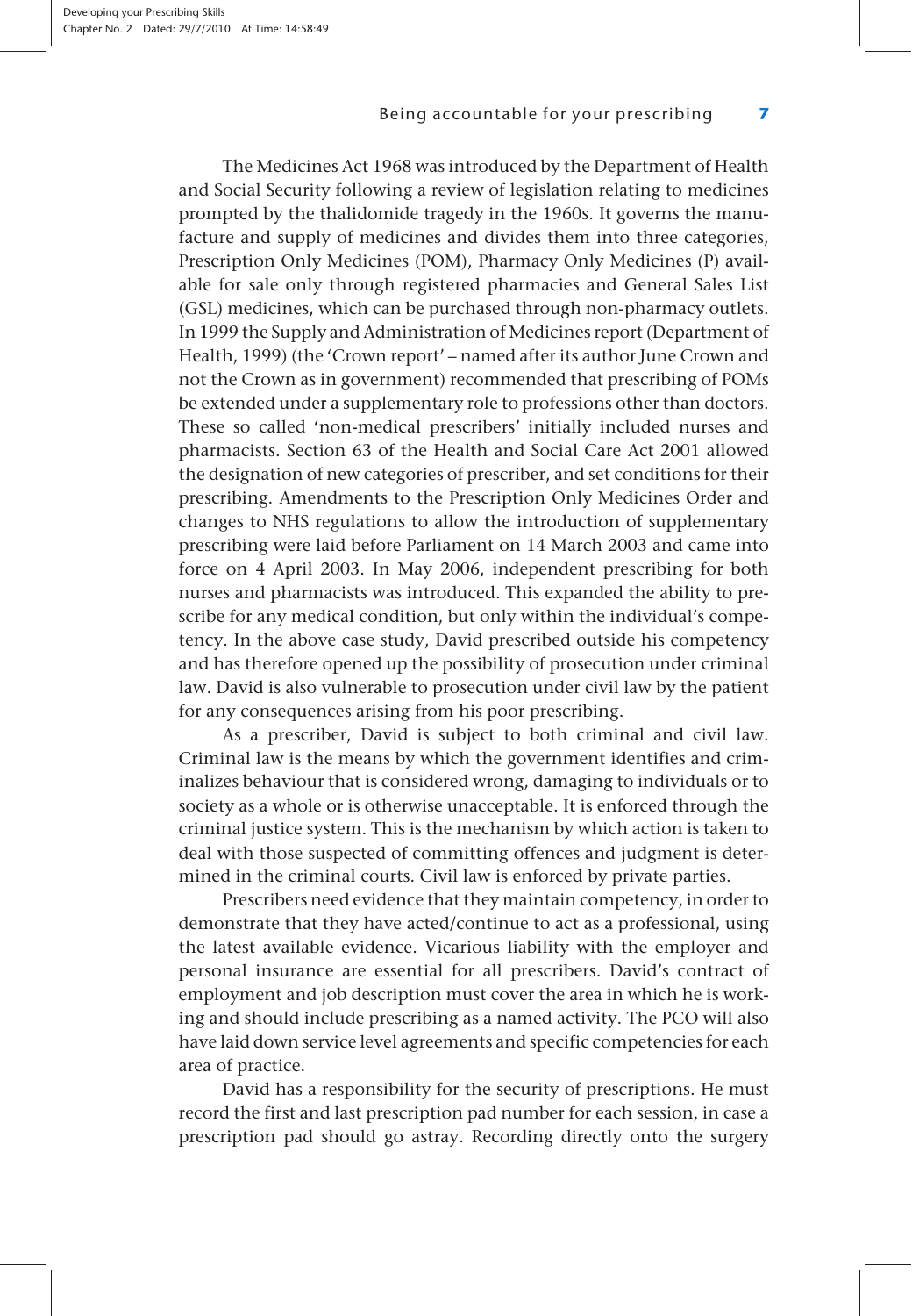system ensures that a complete audit of his prescribing is maintained and can be accessed by the PCO for monitoring. David should follow best practice, by prescribing all four strengths of warfarin to avoid the need for alternate daily dosing [\(NPSA, 2007\)](#page-13-0). He must be careful to write '5 milligrams' and '5 micrograms' in full to avoid dispensing errors and ensure that the patient understands the difference between the two. In David's pharmacy, as an additional safeguard, the dispensing of any prescription written by David is carried out independently by an NVQ3 qualified dispenser and checked by a qualified accuracy checker to separate the functions of prescribing and dispensing.

Q2 At what point in this patient's journey does David become responsible, and therefore accountable, for Graham's treatment? What considerations should David have taken into account before he prescribed for Graham?

The decision to prescribe for a patient must be based on a combination of one's own competency in the clinical area, the ability to communicate and the consent of the patient. It is therefore apparent that the prescriber's responsibilities begin long before the patient walks through the door. Before commencing any service, it is essential that David can demonstrate his competency and defend his decisions.

At the point that David achieved his qualification, it is reasonable to expect that his knowledge was up to date or he would not have passed, but knowledge advances continuously and keeping current is a lifelong commitment. New medicines are licensed, existing medicines have their licences amended or withdrawn and protocols are updated. There is, of course, no shortage of ways to continue professional development, including short courses, literature searches and communication with colleagues and peers. It is essential each prescriber has a structure to their learning and that records of CPD are kept. The professional bodies have laid down the minimum standards each prescriber must meet and competency frameworks for non-medical prescribers are available [\(Department of Health,](#page-13-0) [2007\)](#page-13-0).

To be competent, a prescriber must deliver a service that is effective, safe and of high quality. A competent practitioner will be able to defend all their decisions to their peers. Competency includes a combination of upto-date knowledge, the ability to apply that knowledge, an understanding of patients and their motivations, and the ability to work inter-professionally, to provide a cost-effective service to achieve agreed national and local health outcomes. Competency frameworks are available from the National Prescribing Centre, which provides a structured approach to enable practitioners to audit their own performance against defined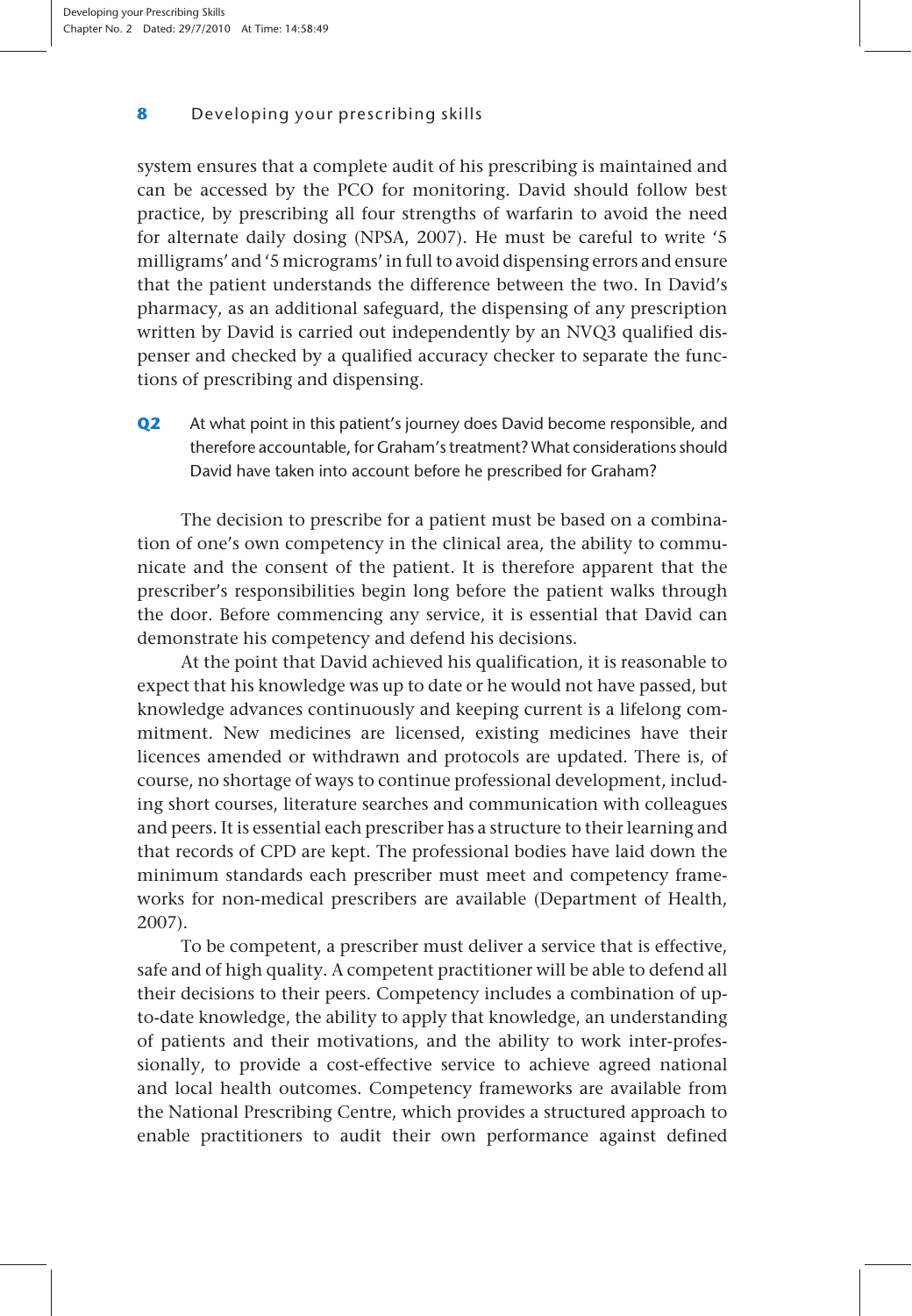standards. To demonstrate his competency to prescribe in the area of anticoagulation, David needs to ensure that he is familiar with national and local guidelines and has a thorough knowledge of the pharmacology and disease processes for which he intends to prescribe [\(NPSA, 2007\)](#page-13-0). Anticoagulants interact significantly with other medicines. The BNF provides a good summary of the key interactions. However it may not provide sufficient detail on interactions with herbal and alternative medicines. David, specialising in the management of anticoagulation, will need to identify reliable, in-depth and up-to-date sources of information to support his practice.

The moment that David agrees to accept responsibility for treatment, a duty of care exists between himself and the patient. Fundamental to this is communication and, again, this begins before the first word is spoken. David needs to be appropriately dressed, ensure his surroundings are clean and tidy, and watch his body language. Luckily, in this scenario, David and Graham speak the same language, but this cannot be assumed and the interpretation of words needs careful consideration. Graham has already been told that warfarin 'thins his blood'. This may have created images of feeling cold, or not being able to do as much as he should be able to as his blood is not full strength. David would have the job of reassuring him that this is not the case, without undermining Graham's respect for his own GP, who may have used these words to convey the principle of anticoagulation in the limited time available. If Graham thinks that the pharmacist and GP are saying different things, he may be forced into believing one over the other. He may, of course, decide they are both wrong.

When David complied with the GP's request for anticoagulation, he needed to satisfy himself that anticoagulation was appropriate for this patient. NICE clinical guideline 36 lays out a stroke risk stratification to determine if the use of warfarin is appropriate [\(NICE, 2006\)](#page-13-0). This is a useful tool, but David should have combined this with a complete patient history and a risk assessment of the patient sitting in front of him. Graham's hypertension, his poor compliance with his previous medication, his raised blood sugars and heroic alcohol intake, are all risk factors which may have contributed to his atrial fibrillation. Skilful negotiation would have been needed if the addition of a medicine with such a narrow therapeutic index as warfarin, was to be both safe and effective and to improve his prognosis. David needed to ask himself what the chances were of Graham stopping drinking and smoking. Has he had or does he have any physical injury which would have increased the risk from anticoagulation? He mentioned paintballing with his mates for fun. David needed to address this and consider if Graham's work involved the risk of trauma. Being kicked by a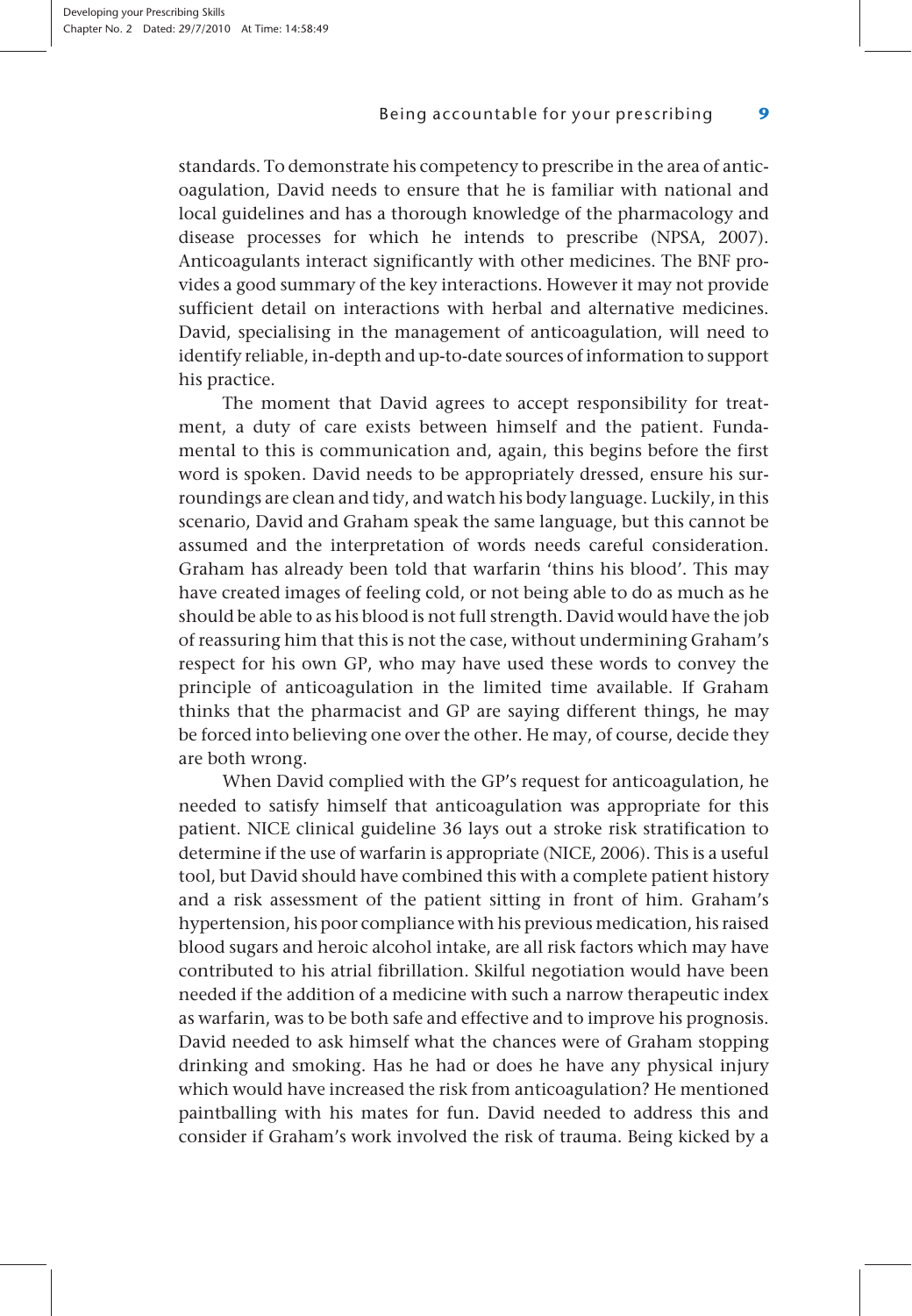horse is never a pleasant experience but while anticoagulated could prove fatal. David must recognise that the ramifications of treatment impact on more than just the individual sitting in front of him.

David also had the problem of Graham's current medication. Aspirin and warfarin are sometimes prescribed together under secondary care, but not under the NICE guidelines for atrial fibrillation (AF), as there is an increased risk of bleeding. Stopping the aspirin immediately, before the INR was therapeutic, would put the patient at increased risk. Calcium channel blockers increase the risk of AF and the rationale for the atenolol is uncertain. Clearly communication between David and the patient's GP would be essential at all times.

#### Q3 What responsibility does David have to himself in this situation?

David needs to ensure his personal protection when handling blood samples. This includes adequate hand-washing facilities and impervious wipeable worktops and floors. All staff handling blood need an up-todate Hep B vaccination. Protective gloves must be worn at all times and changed between each patient. Professional, single-use lancets which prevent cross-contamination between patients are needed, together with safe disposal facilities to prevent needlestick injuries to David, his dispensary staff and cleaners. Test strips must be date checked and appropriately stored.

One aspect of prescribing which rarely gets consideration in the literature, but is of fundamental importance to the prescriber, is how prescribers can protect themselves emotionally. As a prescriber, you will see some patients on a regular basis, perhaps weekly or monthly for prolonged periods; others you will meet on a single occasion. When you speak to experienced prescribers they all have stories of self-doubt: 'Could I have done more for that patient? Should I have insisted that he was seen by a specialist or a generalist as a matter of urgency?' Your reaction to a particular situation may well be influenced by a previous communication with another professional, who may or may not have been as supportive as you feel they should have been or were even hostile to your intervention, as in David's case. Never get yourself into a position of regret. This may take great courage on your part, but if the worst case happens, can you look a widow or widower in the eye knowing that you could have done more? You could argue that this is just putting the patient at the centre of your work and this is true, but it actually goes one stage further than that, to acting in a way that you can live with yourself. Give your own well-being the same consideration as you give to your patients. This is an example of where can be so helpful to have a mentor.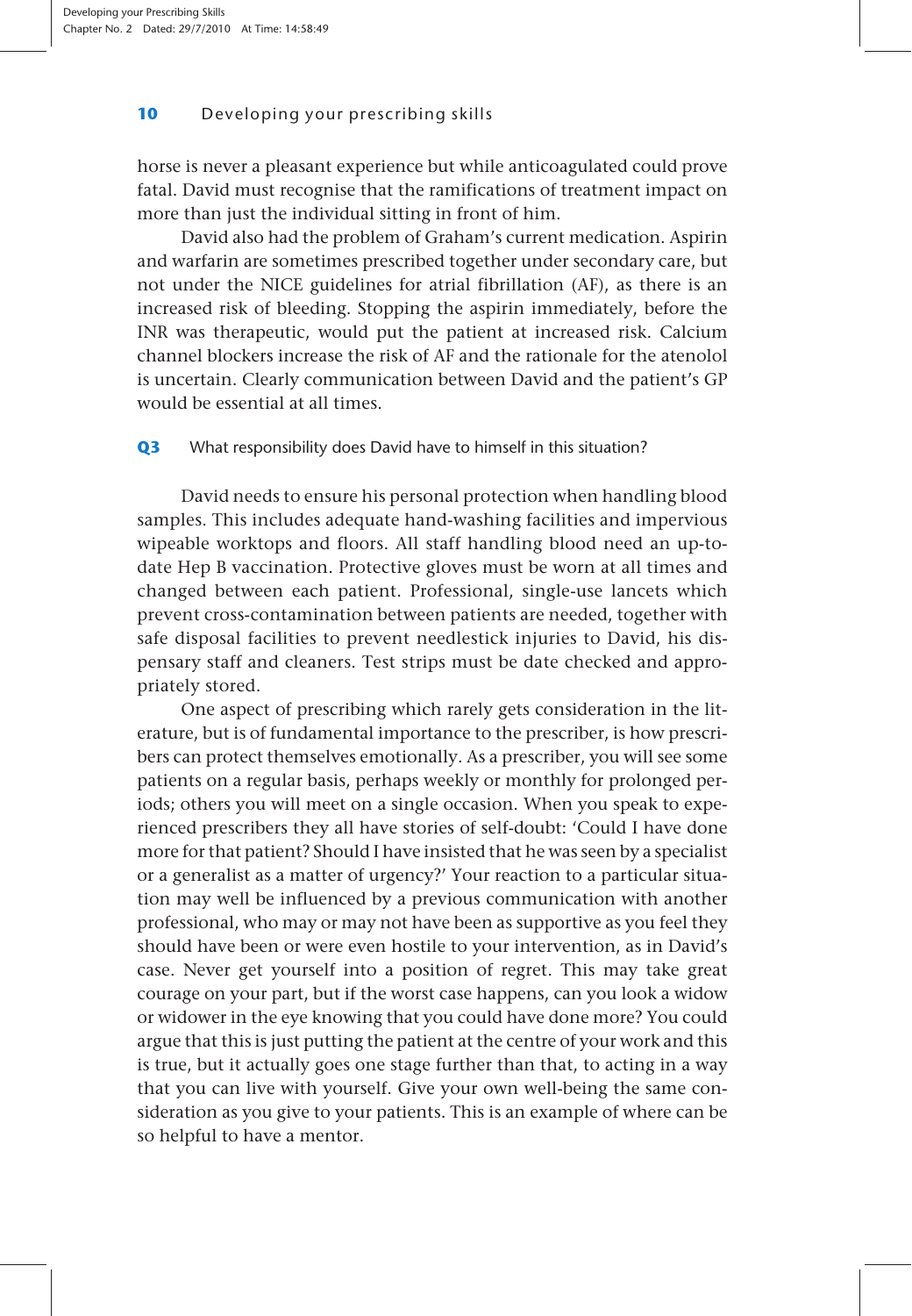Q4 David has experienced a 'near miss' situation in his prescribing. What factors contributed to the error? How should David communicate this incident to the patient and other prescribers? What records does he need to keep? Is there anyone else that David needs to inform about what has happened? How can David reduce the risk of this kind of situation happening again?

In this case study David quickly realised that he had made a mistake in choosing an inappropriate loading regimen for this patient. He allowed pressure from the patient and the GP to influence his decision making. He found himself under a time pressure. He focused his attention on trying to placate the GP and by treating the disease and not the patient. He did not consider the pressures that either the GP or patient were under. David is not responsible for either the GP or the disease, but he is responsible for treating the patient safely and effectively. He is accountable to both the GP and the patient.

David needs to reflect on the undue influences he allowed the GP and the patient to have on his decision making and the factors in their relationships which led him into making a dubious decision. He needs to discuss these pressures with both the other parties who may not appreciate his position. He should reflect on his practice and record this in his CPD record. He failed to understand where his knowledge was insufficient for the actions he undertook (i.e. he acted outside his competence). He should document fully the events which led up to the error, and record in writing his communications with the doctor and patient.

David had the good sense to notify the GP of his error and to explain the situation to the patient. It appeared that Graham recognised ultimately that he too had some responsibility for his potentially fatal event. By implementing concordance, it doesn't mean that David gives into Graham and allows him to do anything he wants. David took some necessary steps, but failed to follow the locally agreed protocol for confirming high INR readings, even though he followed the BNF guidelines for correcting the situation. Local protocols may be based on the personal opinion of a local consultant and may vary from national evidence-based guidelines. This situation could contribute to inadvertent mistakes. The PCO should be made aware of this discrepancy, in David's case, and be able to defend their guidance. David has to be able to live with his decision and answer the question 'If I had followed local protocols, would the outcome have been different?' By accepting his error and taking steps to rectify the situation, he significantly reduced the potential for further action being taken against him. He did, however, also fail to inform his insurance company of the near miss and this could have led him into difficulty had the outcome not been so favourable. This could still happen in the future, should any long-term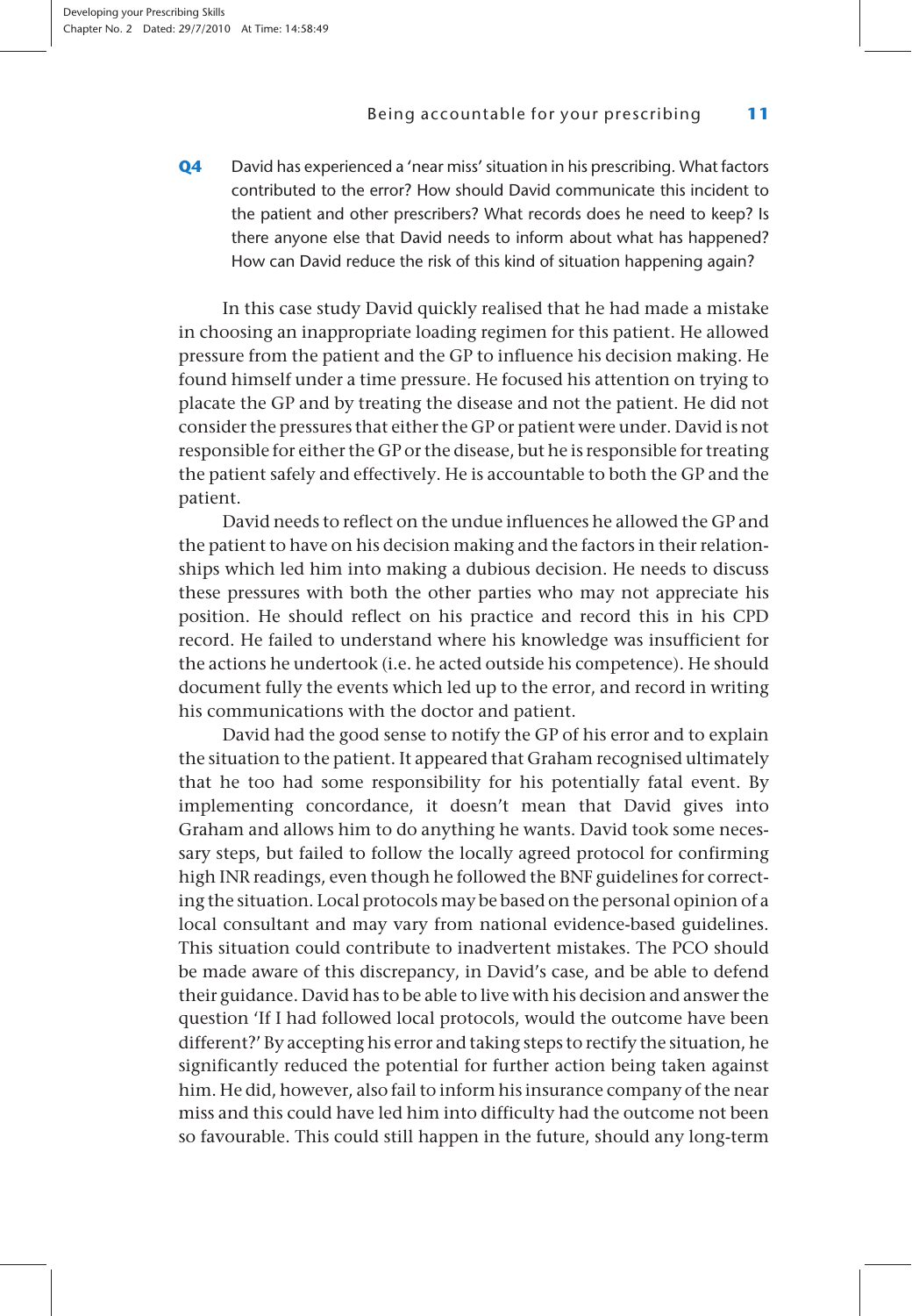adverse consequences arise. His insurance company would have given him advice and guidance on admitting liability, which may affect their willingness to defend his case should litigation follow.

Had David attempted to cover up his mistakes and harm had come to the patient David's position as an autonomous professional would have been indefensible.

While the exact nature of David's mistake may be unique, he is but one of many prescribers facing similar situations. The NPSA has a webbased facility that allows anonymous reporting to collate data on errors, near misses and fatal outcomes. Where common themes can be established, they publish evidence-based guidelines to reduce risk. In anticoagulation they have produced specific guidelines to make anticoagulation safer.

David would also benefit from having a mentor with whom he can meet regularly to discuss general issues related to prescribing. This should be someone David feels happy to talk to about any problems he is experiencing in his prescribing practice. This may be someone different from his clinical mentor who would be able to advise him on matters relating to anticoagulation. Some Trusts encourage new prescribers to 'buddy' up with another prescriber in this way. Some areas offer forums for prescribers.

## Scenario conclusion

Several weeks later, David believes he and Graham have established a good rapport. The patients' review period has been extended to four weeks which he can accommodate into his lifestyle.

As Graham is leaving to collect his warfarin he turns to David:

By the way – good news they are going to try cardio version. They reckon I'll need weekly INR checks for at least seven weeks but they'll be lucky. If that doesn't work they are going to give me amiodarone – does that affect the warfarin? And next week I've booked the dentist for a tooth extraction, but that shouldn't affect anything as its not drugs is it? I could always try acupuncture if it hurts afterwards and I'm also thinking of starting cod liver oil for my joints. See you – I'm off for a pint.

David believes (and hopes) that Graham is joking, but just in case he has been checking his facts. Cardioversion requires maintaining the patient at a higher INR target, amiodarone interacts with warfarin, as can cod liver oil, dental extraction may require dose adjustment. The biggest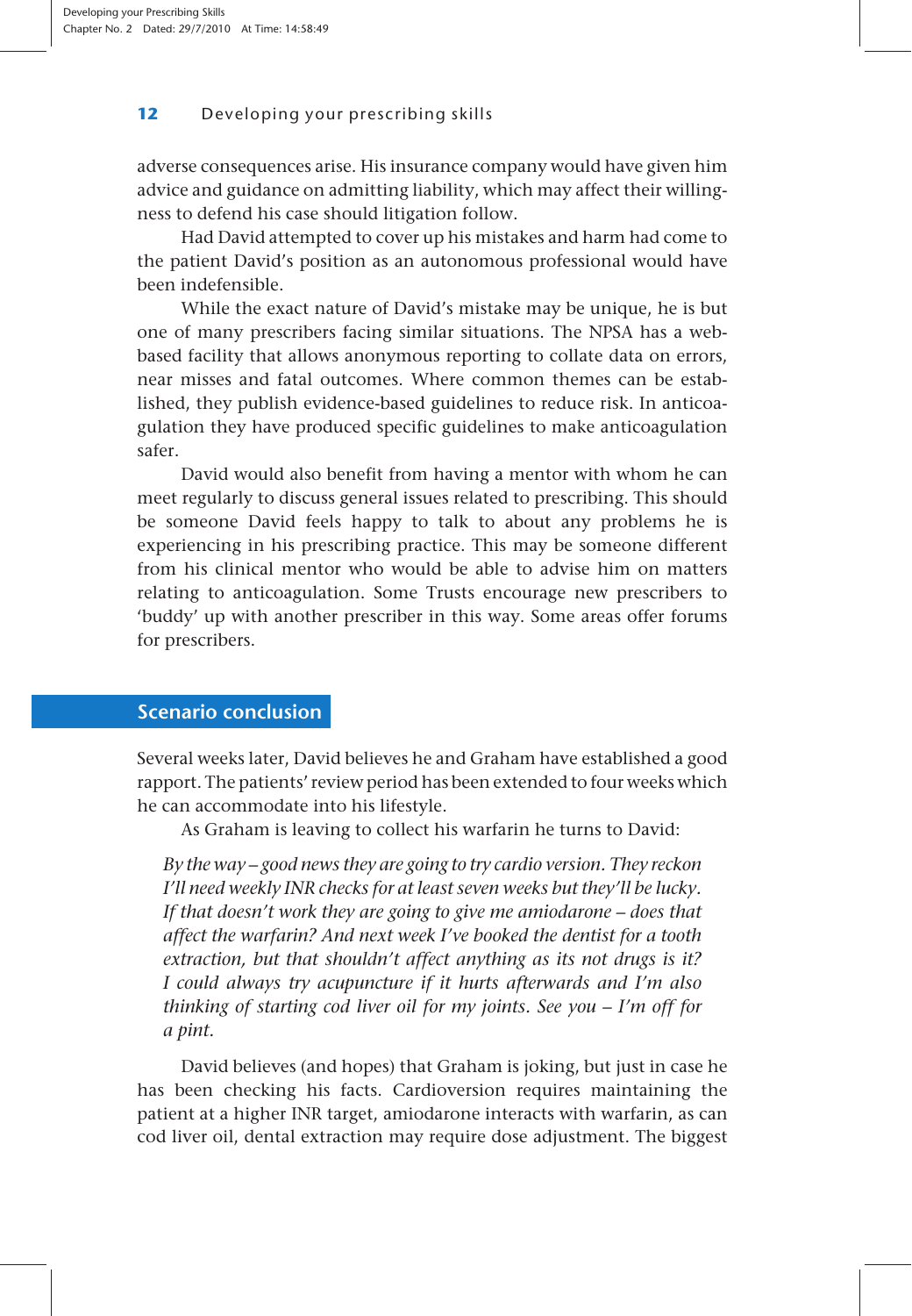worry for David is that Graham may not behave any differently this time when frequent monitoring would again be required if any of those circumstances arose. What might David do differently should any (or all) of the above occur?

Prescribing pitfalls

- Don't allow yourself to be pressurised by patients, colleagues, receptionists, relatives or anyone else to prescribe outside areas in which you feel competent or that take you outside your legal boundaries.
- Don't make assumptions about your insurance cover check the details in relation to prescribing.
- $\blacksquare$  Avoid taking on the patient's burden if you are feeling weighed down seek help.
- Never attempt to cover up mistakes. Be honest with all affected parties.
- When taking blood samples from patients it is necessary to inform your insurance company.
- Never open the door to a patient while wearing a pair of rubber gloves. Always put on a clean pair after they are with you.

## Top tips

- Keep up to date with guidelines. Make the most of websites such as NICE, NELM and NPC, who filter information and send you validated links.
- & Record everything you do, whether it is issuing a prescription, giving advice or referring.
- Follow your gut instinct when dealing with patients. You get a lot from body language and signals that your conscious may not register.
- Prepare well in advance the patient contact is the last step.
- Protect yourself your mental health as well as your patient's health is important. Find a 'buddy' with whom you can talk through issues.
- & Accept you will not always be right. Reflect on your practice. The person who never made a mistake never made anything.
- & Use competency frameworks if relevant to your role and follow your professional body code of ethics. Read them more than once.
- Be prepared to justify, using evidence base where possible, all prescribing decisions. Ensure you act in a way that a competent prescriber using due care would do or follow well-recognised school of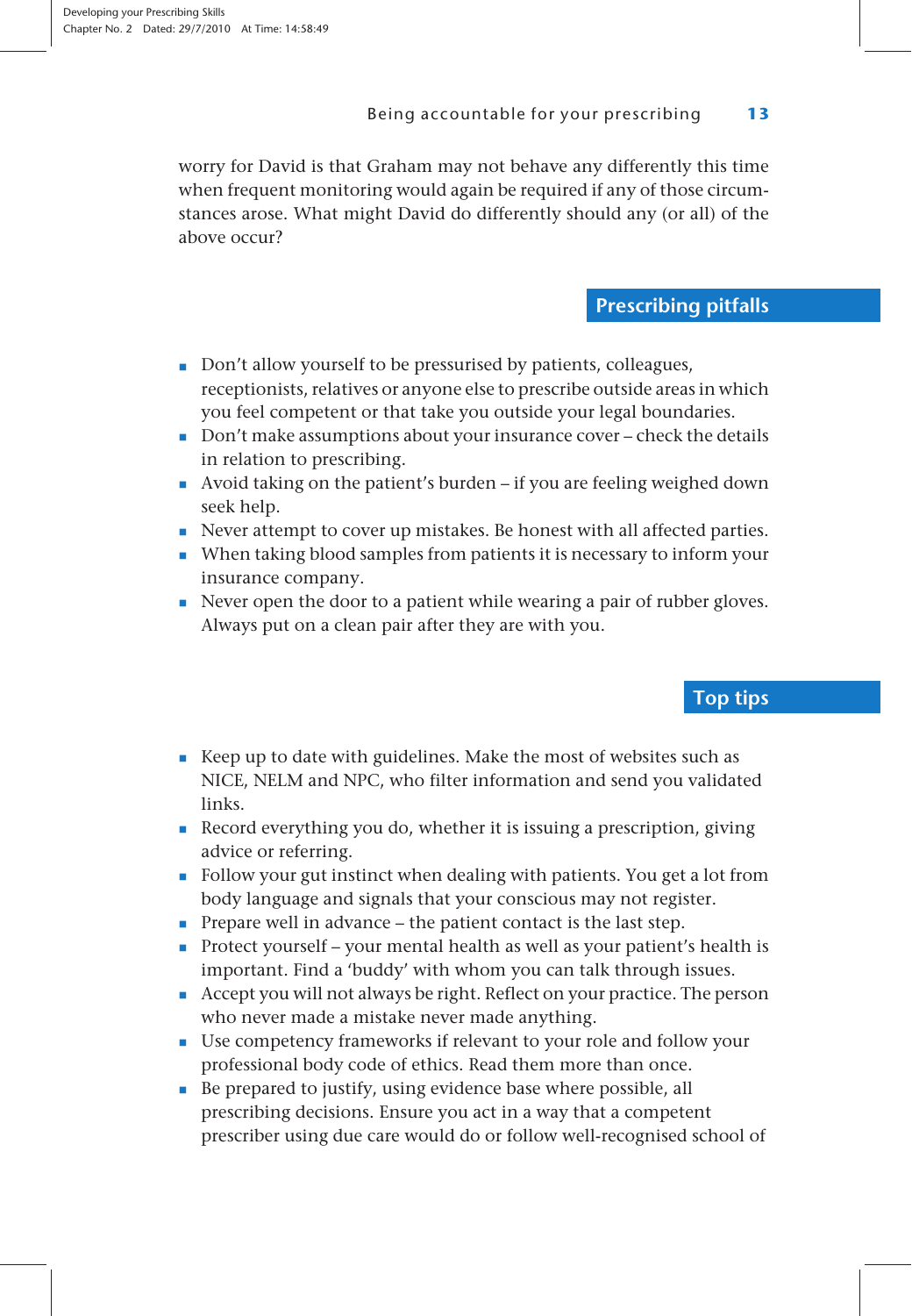<span id="page-13-0"></span>thought so that your actions would be supported by your colleagues. Read the Bolam case.

- Think outside the box. Who else will your actions affect? What other actions do I need to take? What could the patient be doing to enhance/ disrupt treatment?
- Anticoagulants are few in number, but interact with a wide range of prescribed and over the counter medicines and complementary and alternative therapies. A thorough patient history and current medicine regimen needs to be established before agreeing to treat these patients. It is important to establish a rapport and trust with the patient so that they will consult you before self-medicating, come and see you as soon as any medication is changed or doses adjusted, and be honest with you about missed doses and alcohol intake. Patients under the care of renal, hepatic or haemophilia centres may have very different monitoring and dosing requirements.

### **References**

- Baglin T, Keeling D, Watson H (2005). Guidelines on oral anticoagulation (warfarin): **PMIDFAIL** third edition – 2005 update. British Society for Haematology 132: 277–285.
	- Department of Health (1999) Review of prescribing, supply and administration of medicines. Available at: www.dh.gov.uk/en/Publicationsandstatistics/Publications/ PublicationsPolicyAndGuidance/DH\_4077151 [Accessed 20 December 2009].
	- Department of Health (2007) Continuing professional development. Available at: www.dh. gov.uk/prod\_consum\_dh/groups/dh\_digitalassets/@dh/@en/documents/ digitalasset/dh\_4074371.pdf [Accessed 20 December 2009].
	- Department of Health (2008) Delivering care closer to home: meeting the challenge. Available at: www.dh.gov.uk/prod\_consum\_dh/groups/dh\_digitalassets/@dh/@en/ documents/digitalasset/dh\_086051.pdf [Accessed 20 December 2009].
	- Joint Formulary Committee (2010) BNF: British National Formulary 59. London: British Medical Association and Royal Pharmaceutical Society of Great Britain, March.
	- NICE (National Institute for Health and Clinical Excellence) (2006) Clinical Guideline 36, Atrial Fibrillation: The management of atrial fibrillation. Available at: www.nice.org. uk/nicemedia/pdf/CG036niceguideline.pdf [Accessed 20 December 2009].
	- NPSA (National Patient Safety Agency) (2007) Actions that can make anticoagulant therapy safer: Work competences. Available at: www.nrls.npsa.nhs.uk/resources/? entryid45=61790&q=0%c2%acanticoagulant%c2%ac [Accessed 20 December 2009].
	- Royal Pharmaceutical Society of Great Britain (2007) Professional Standards and Guidance for Pharmacist Prescribers. Available at: www.rpsgb.org/pdfs/coepsgpharmpresc.pdf [Accessed 20 December 2009].

### Further reading/websites of interest

Barnes J, Anderson L, Phillipson J (2003). Herbal interactions. Pharmaceutical Journal 270: PMID FAIL 118-121.

Bolam vs Friern Management Committee (1957) http://oxcheps.new.ox.ac.uk/casebook/Resources/BOLAMV\_1%20DOC.pdf [Accessed 20 December 2009].